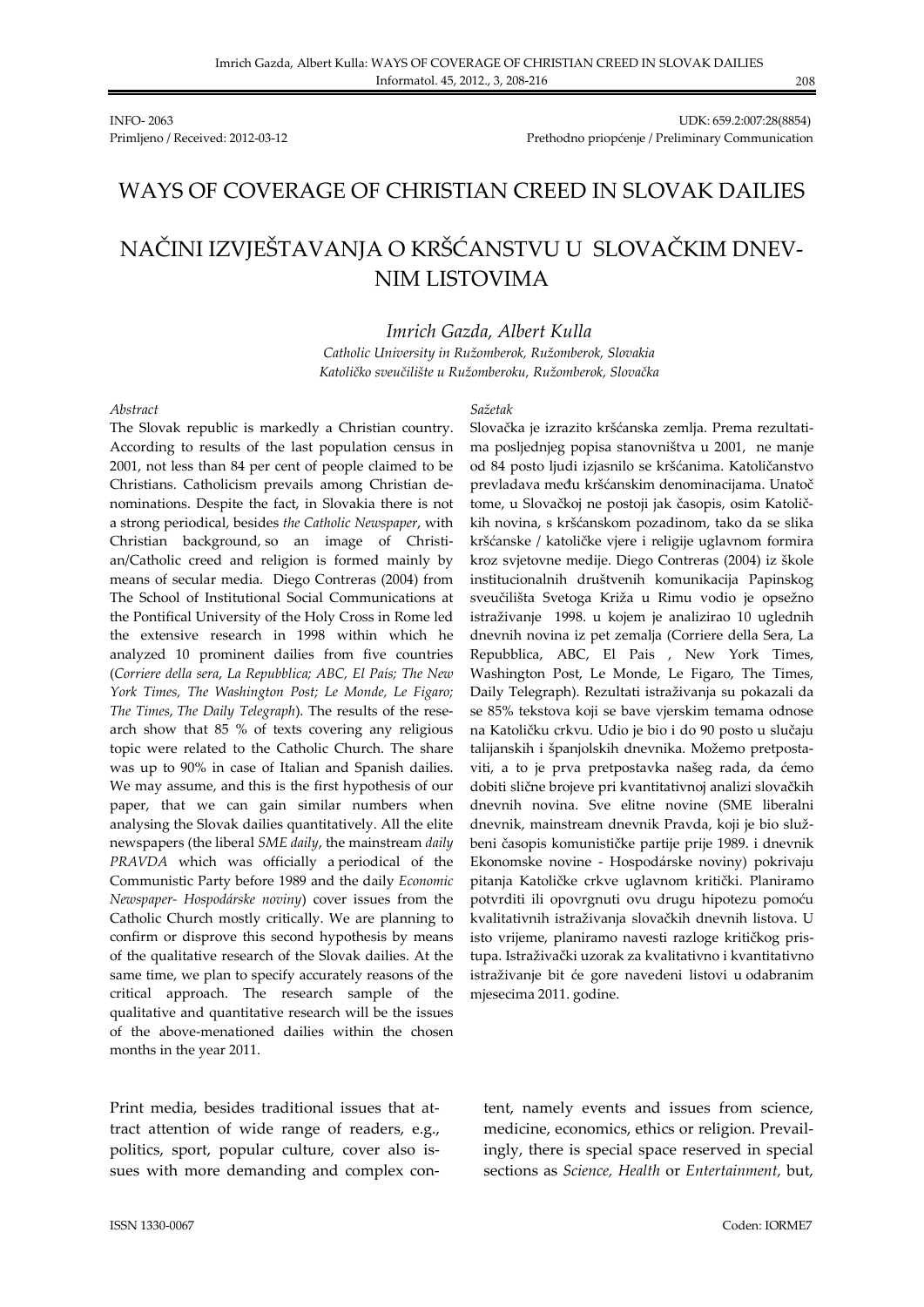occasionally, they may become a part of the front page. They are topics containing strong *news values* (conflict, currency, proximity, unexpectedness, etc.) as evidence for existence of antisubstance, development in research and cure of cancer, sexual scandals of priests. It is just the right time when even internally more complex issues become top stories of the day and we can observe journalists incapable of proper, i.e., attractive and truthful coverage. In editorial offices of significant international media there work editor who cover specific issues and who are specialists in given areas at the same time. The journalist Piero Bianucci, editor of prominent Italian La Stampa's "Tuttoscienze" supplement for more than twenty years writes in his work *Te lo dico con parole tue (I will tell you that by your words)* regards necessary for information belonging to a scientific sphere to be offered in secular media with a certain level of suitable popularisation *(buona divulgazione)*, but at the same time he emphasizes a request of clear and comprehensible communication *(comunicazione facile)*, as there is at stake knowledge which is a part of important political, economic or moral decisions /**1**/.

In our paper we pay our attention to religious sphere that is complex for one numerous group (it consists of nonbelievers or formal believers) and very sensitive for the other group (mostly believers) of recipients. To analyze ways of coverage of religious issues in media is important especially because *"most people are informed about churches especially by media. This statement is not totally in force in case of active believers, although one cannot exclude impact of media even for this group. Because as it seems, an exchange via media is also important for members of the church."* /**2**/ As the public opinion is affected mostly by secular media /**3**/, we decided to insert two elite most read dailies SME daily and the Pravda daily.

#### **Hypotheses and research questions**

The Catholic Church holds a prominent position among religious institutions drawing attention of media. Diego Contreras (2004) from The School of Institutional Social Communications at the Pontifical University of the Holy Cross in Rome completed his extensive research in 1998. /**4**/ within which he analyzed 10 prominent dailies from five countries (*Corriere della sera*, *La Repubblica; ABC, El País; The New York Times, The Washington Post; Le Monde, Le Figaro; The Times*, *The Daily Telegraph*). The results of the research show that 85 % of texts covering any religious topic were related to the Catholic Church. The share was up to 90% in case of Italian and Spanish dailies.

Based on these findings, the Catholic tradition in Slovakia, but also with a view to the fact that according to results of the last population census, not less than 65,8 % of citizens claimed to belong to the Catholic Church (Roman Catholic Church 3.347.277, The Greek Catholic Church 206.871) /**5**/ we suppose that also our analysis confirms primary coverage of the Catholic Church. We will be interested in the coverage of further christian churches in Slovakia, i.e., the *Evangelical Church* of the *Augsburg Confession* in Slovakia (316.250 believers-5,9 % of population), *Reformed Christian Church* (98.797- 1,8 %) and the Orthodox Church (49.133-0,9 %). There frequently appear stipulations by particular religious and some ecclesiastical officials that media cover churches insufficiently and that they pay their attention chiefly to issues with prevailing conflict and curiosity. Luigi Accattoli, Professor Emeritus and a vaticanist of the daily Corriere della Sera assumes that the aim of religious information in commercial media is the same as in case of other information: to draw attention of audience, to cover the issue vividly and attractively, to get attention of those who are not primarily affected by the information /**6**/. In our paper we try to answer, at least partly, the question whether religious issues in secular dailies are missing, respectively whether religions and churches, especially christian ones, are depicted mostly negatively.

## **Quantitative analysis**

We divided the analysis of coverage of religious/christian issues in dailies SME and Pravda into two parts. In the first part, in which we provide brief quantitative analysis, there are not only news dedicated to christian churches, but to any religious issues published in the mentioned dailies within research period. It is the first quarter of the year 2011, i.e., moths January, February and March. The reason is to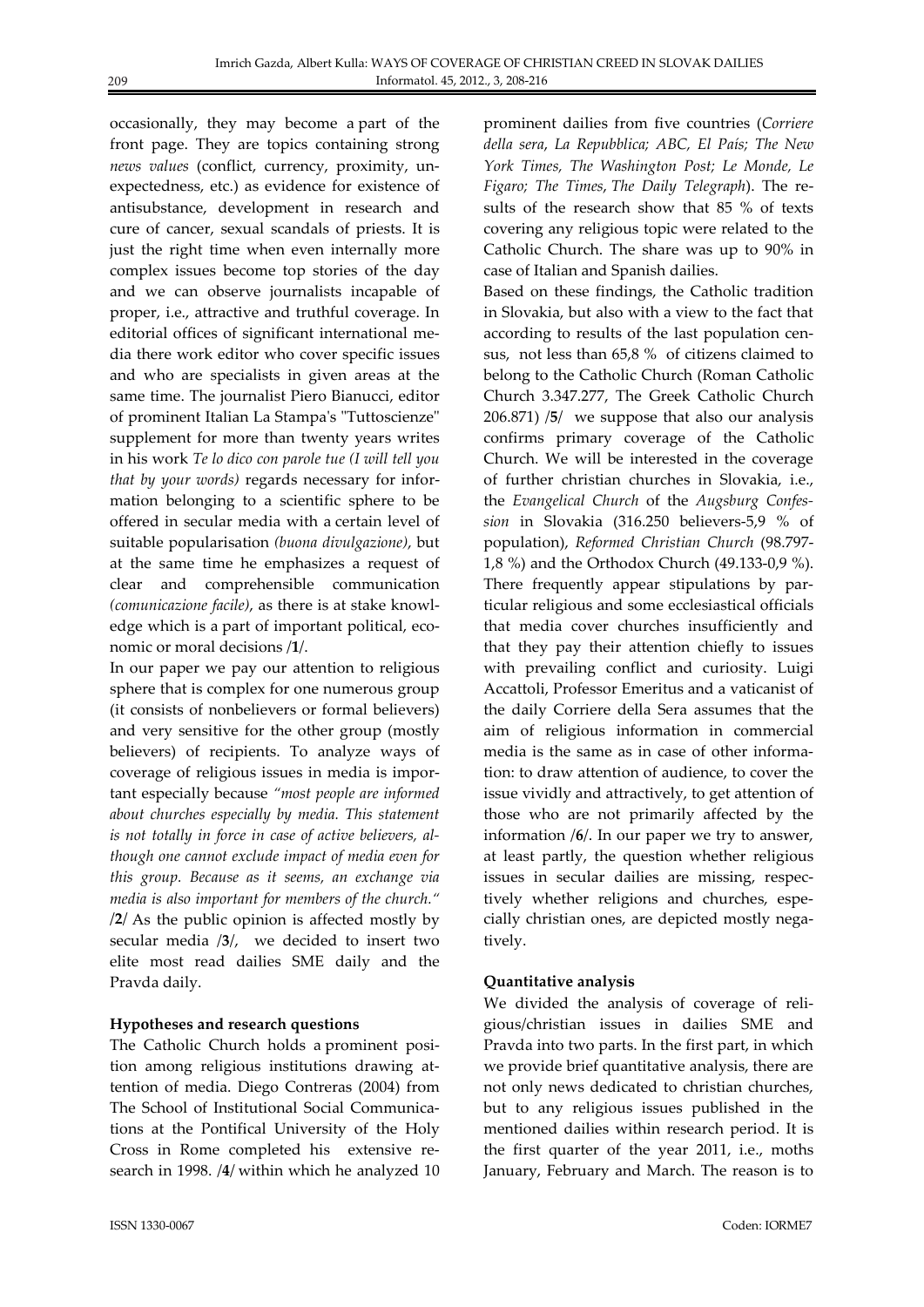compare the proportion of coverage of christianity and its particular denominations with the coverage of other world religions and religious groups. In the second part we quantitatively analyze articles dedicated to christian issues only. In months January – March 2011 we identified 183 articles that fully or prevailingly covered any world religion, religious society or a church. Articles which contain the research topic only secondarily are not a part of our analysis. In the case of SME daily we speak of 87 articles, in the case of Pravda daily we speak of 96 articles. The number of articles that were published in given analyzed periodicals is the first signal of the interest of media in the research topic. We may assume that in the research period there was not a sharp difference in number of articles covering religious topics. As far as Pravda daily concerned, neither of issues was published in the front page, while in the case of SME daily it was one issue, and thus, on March 24 the daily brought information on formation of a special group of experts that is supposed to investigate possibilities of a change of ways of financing of churches from the state budget /**7**/.

Results (chart nr.1) confirm that the Catholic Church was expressly a church covered most by the two media, articles covering issues in Islam ranked second, however, with a huge disadvantage. Another world religions, religious societies or churches were presented by the two dailies only marginally. A special category is the category *'Unrated'* to which we included articles that cover more religions or churches, respectively that cover religious issues without stating concrete religions or churches.

| 1 Iavua ualiv   |         |          |                |                |
|-----------------|---------|----------|----------------|----------------|
|                 | January | February | March          | Total          |
| The Catholic    | 17      | 16       | 14             | 47             |
| Church          |         |          |                |                |
| Unrated         | 7       | 8        | 12             | 27             |
| Islam           | 4       | 3        | 5              | 12             |
| Coptic<br>The   | 3       |          | 1              | 4              |
| Church          |         |          |                |                |
| <b>Budhism</b>  |         |          | 3              | 3              |
| <b>Reformed</b> |         |          | $\overline{2}$ | $\overline{2}$ |
| Christian       |         |          |                |                |
| Church          |         |          |                |                |
| The Church of   |         |          | 1              | 1              |
| Scientology     |         |          |                |                |

| Chart nr. 1: Covered religions and churches |
|---------------------------------------------|
| Pravda daily                                |

| ISSN 1330-0067 | Coden: IORME7 |
|----------------|---------------|
|                |               |

| Total            | o. | 38 | 96 |
|------------------|----|----|----|
| <b>SME</b> daily |    |    |    |

|                | January        | February       | March          | Total |
|----------------|----------------|----------------|----------------|-------|
| The Catholic   | 19             | 7              | 11             | 37    |
| Church         |                |                |                |       |
| <b>Unrated</b> | 9              | 5              | 13             | 27    |
| Islam          | 3              | 3              | 1              | 7     |
| Judaism        | 1              | $\overline{2}$ | $\overline{2}$ | 5     |
| The Church of  |                |                | 4              | 4     |
| Scientology    |                |                |                |       |
| The Coptic     | $\overline{2}$ | 1              | 1              | 4     |
| Church         |                |                |                |       |
| <b>Budhism</b> |                |                | 2              | 2     |
| The Orthodox   |                | 1              |                | 1     |
| Church         |                |                |                |       |
| The Evangeli-  |                | 1              |                | 1     |
| cal Church     |                |                |                |       |
| Total          | 33             | 20             | 34             | 87    |

An interesting fact is that from 150 researched issues of the both dailies issued within the research interval (75 of the both), only 41 of them do not contain any religious issue. It confirms the fact that within the period very frequently defined as a secularized or 'dereligious' period, there is notable interest of the Slovak dailies in religion.

Chart nr. 2: Number of issues of dailies without religious topics

|          | <b>SME</b> daily | Pravda daily |
|----------|------------------|--------------|
| Januarv  | 24/6             | 24/7         |
| February | 24/11            | 24/5         |
| March    | 27/7             | 27/5         |
| Total    | 75/24            | 75/17        |

There is a huge discrepancy in an approach towards coverage of religious issues, as it is shown in the chart nr. 3. While in the case of Pravda daily the news articles prevail over indepth coverage, in the case of SME daily the proportion is balanced. One of reasons is also the fact that in the weekend issue of SME daily there has been a regular section Viera (Religion) devoted to religious in-depth coverage.

Chart nr. 3: Genre classification of articles Pravda daily

|                         | I Iavua ualiv |          |       |       |
|-------------------------|---------------|----------|-------|-------|
|                         | anuary]       | February | March | Total |
| <b>News</b><br>articles | 27            | 16       | 32    | 75    |
| In-depth<br>coverage    | 4             | 11       | h     | 21    |
|                         | SME daily     |          |       |       |
|                         | January       | February | March | Total |
| <b>News</b><br>articles | 24            | 6        | 16    | 46    |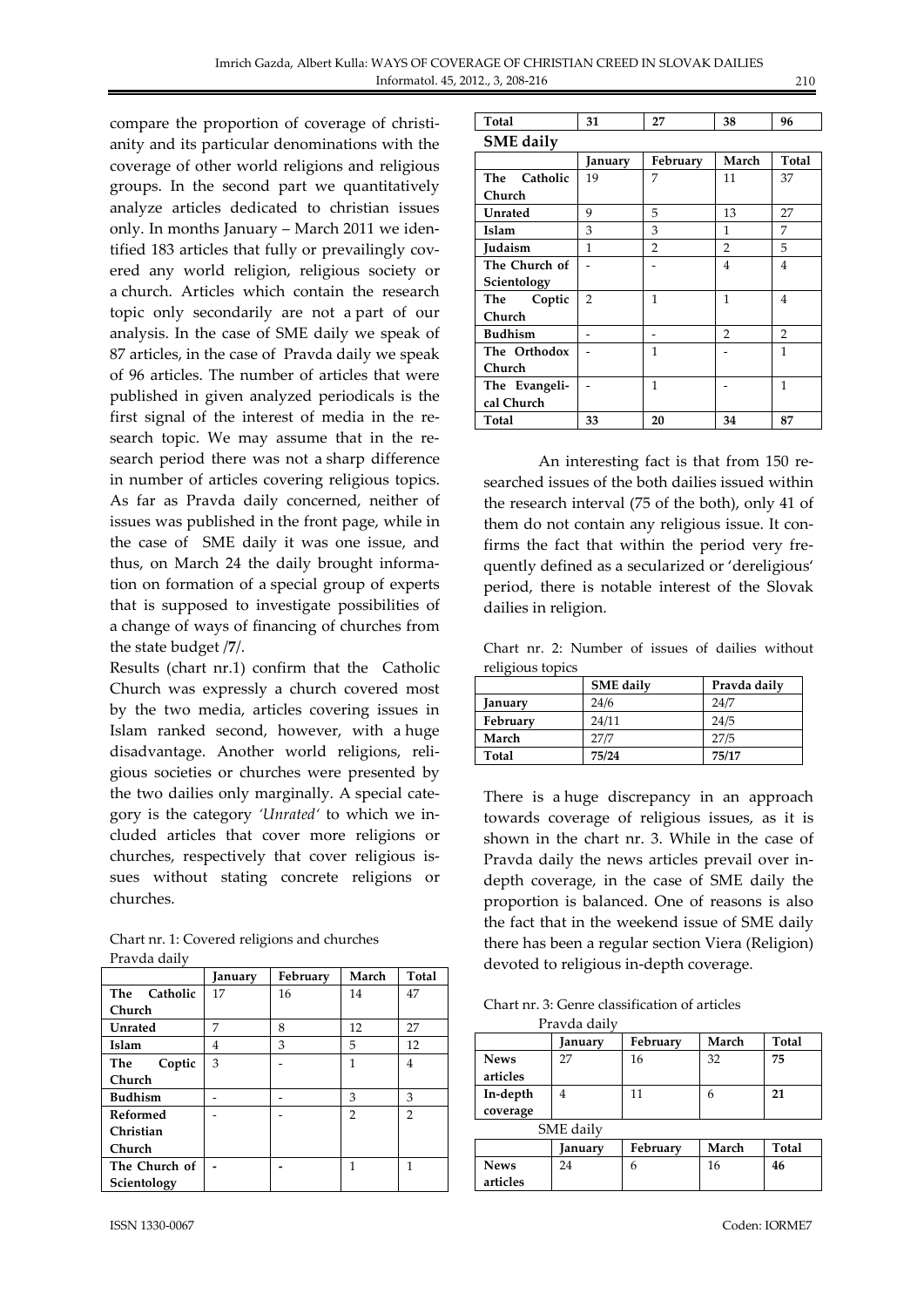| In-depth | u |  |  |
|----------|---|--|--|
| coverage |   |  |  |

As far as quantitative analysis concerned, we paid our attention also to sections where the researched articles were published. From the chapter nr. 4 results that, especially in the case of Pravda daily, articles in sections covering international political situations prevailed. In the case of SME daily the weekend supplement ranked second. It is an integral part of the Saturday edition. This was supported by the fact that the section Religion is a part of the weekend supplement. However, in the case of both dailies sections covering national issues (*Slovakia/National News*) ranked after sections *International News/World*. Almost similar space was dedicated to religious issues in in-depth sections, i.e., in the case of Pravda daily it is the section *Opinions*, in SME daily *In-Depth Analysis*  and *Opinions*. Similar proportion of religious issues is in lifestyle sections *Society/People* and *Entertainment*.

Chart nr. 4: Section Classification of Newspaper Articles Pravda daily

| 1 Ia vua uaii v      |                |                |                |                |
|----------------------|----------------|----------------|----------------|----------------|
|                      | January        | February       | March          | Total          |
| International        | 14             | 8              | 11             | 33             |
| <b>News</b>          |                |                |                |                |
| <b>National News</b> | 6              | 2              | 9              | 17             |
| Opinions             | 3              | 8              | 3              | 14             |
| Society/People       | 3              | $\overline{2}$ | 6              | 11             |
| <b>Regions</b>       | $\overline{2}$ | 3              | 3              | 8              |
| Culture              | 1              | 1              | $\overline{2}$ | 4              |
| Weekend              | 1              | 1              | 2              | 4              |
| Science              | 1              |                | $\overline{2}$ | 3              |
| "Wasp" (Sup-         |                | 2              |                | $\overline{2}$ |
| plement)             |                |                |                |                |
| $C1.4E - 1.21$       |                |                |                |                |

| SME daily            |          |       |              |                |
|----------------------|----------|-------|--------------|----------------|
| January              | February | March | <b>Total</b> | January        |
| <b>International</b> | 11       | 9     | 6            | 26             |
| <b>News</b>          |          |       |              |                |
| Weekend              | 10       | 7     | 6            | 23             |
| <b>News</b>          | 5        | 2     | 9            | 16             |
| Entertainment        | 5        |       | 4            | 9              |
| In-Depth             |          |       | 6            | 6              |
| Analysis             |          |       |              |                |
| Opinions             |          | 2     | 1            | 3              |
| Culture              |          |       | 2            | $\overline{2}$ |
| <b>Bratislava</b>    | 1        |       |              | 1              |
| Media                |          |       |              |                |

#### **Qualitative content analysis**

In this part of our paper we will briefle define main topics the analyzed dailies paid their attenton to when covering christian churches and the way of their coverage. In the chapter we present an overview of topics covered in higher number.

|                            | Pravda | <b>SME</b> | total |
|----------------------------|--------|------------|-------|
|                            | daily  | daily      |       |
| Beatification of John Paul | 8      | 10         | 18    |
| H.                         |        |            |       |
| Financial separation of    | 12     | 5          | 17    |
| churches from state        |        |            |       |
| Protection of proscribed   | 5      | 4          | 9     |
| christians                 |        |            |       |
| Attacks on Copts in Egypt  | 5      | 4          | 9     |
| National census            | 6      | 1          | 7     |
| Sexual deliquencies of     | 3      | 3          | 6     |
| clergy                     |        |            |       |
|                            | 1      | 3          | 4     |
| Letter of bishop Tondra    |        |            |       |
| Other christian churches   | 2      | 2          | 4     |

#### **Beatification of John Paul II.**

The topic that was covered most and systematically by both dailies during the whole reserach period was the beatification of John Paul II. Pravda daily covered it in 8 and SME daily in 10 articles. Events was firstly covered on January 5, when they published information about the decision of a medical comission that had confirmed inexplicability of healing of the French nun Maria-Simon Pierre from Parkinson disease /**8**/. They returned to the topic ten days later when informing on an approval of the beatification of the Pope by Benedict XVI and setting the date of the process on May 1st, 2011 /**9**/. Meanwhile, Pravda daily in news-story mentioned also confirmation of miraculous healing of the nun by cardinals and bishops from Congregation for the Causes of Saints /**10**/ which name was wrongly translated as Congregation for the Issues of Beatification. SME daily covered the issue in the whole page on January 20 and it explained readers in four articles importance and process of beatification and canonisation or the meaning of veneration of saints in the Catholic church. The topic was covered in the days to come, e.g., when they informed about preparation for the act of beatification in Rome and Poland. Both dailies found an interconnection with Slovakia, i.e., SME daily informed on the erecting of the largerthan-life statue of the deceased Pope in Nitra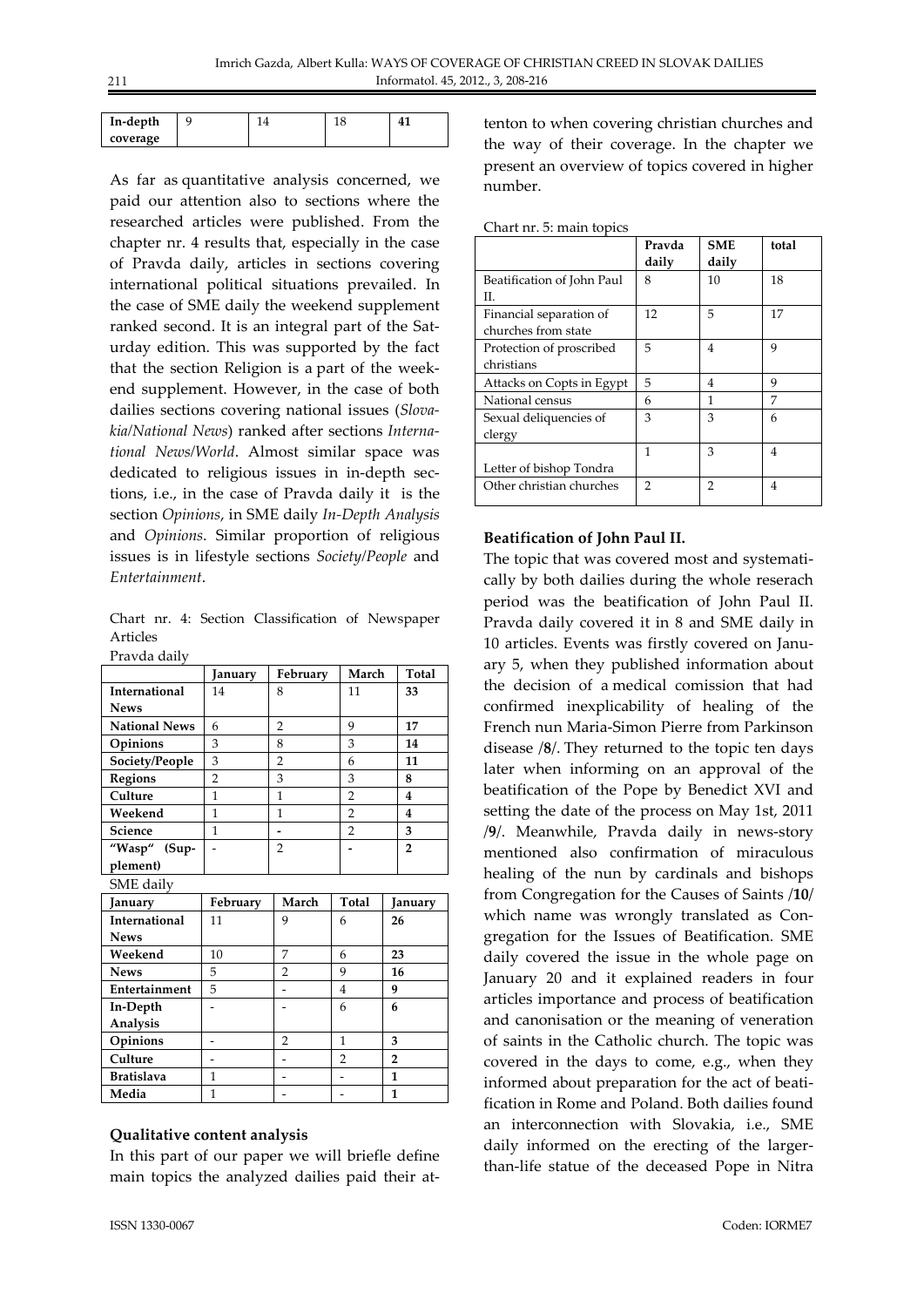/**11**/, Pravda daily brought information on polemics which Slovak politics would be members of the official delegation on May 1 in Vatican /**12**/.

## **Financial separation of the church from the state**

Another vividly presented topic within the period was the financial separation of churches from the state about which it has been spoken since the origin of the Slovak republic in 1993, but which still does not take place. There were 17 articles, 5 were published in SME daily, 12 in Pravda daily. Mostly they were in-depth analysis and commentaries in which authors and ecternal correspondents commented on the Then-minister of Culture Daniel Krajcer. Minister from the liberal party SAS (Freedom and Solidarity) in the end of February 2011 tried to stir a new round of negotiations between churches, religious societies active in Slovakia and the state. Only six news covered the issue, three in each daily, but 11 commentaries - 9 in Pravda daily. Despite the fact that within national discussion it was all about the separation of the state and churches, authors paid their attention to the catholic Church mostly. That is why we divided articles into the category "The Catholic Church" and the remaining nine into "Unclassified", as they covered more churches and religious societies.

SME daily, but especially Pravda daily dedicated wider space for authors who churches, but mostly the Catholic church regard to be an institution of power which is satisfied to benefit from the state budget. Authors of texts were former priests, a lesbian activist Hana Fábry or pro.choice activist Oľga Pietruchová.As well as sociologists asked bz Pravda daily were critical against church. Eloquent are headlines of their articles, e.g., Church hunt for secular power /**13**/ or Churches like to scoop from state budget /**14**/. Even in short-news stories there were sentences as:"even if Slovakia does not follow any ideology or religion, the reality is different." /**15**/

## **Declaration of Slovak Parliament on protection of Christians**

The declaration approved by the Slovak parliament in the end of March reacted on attacks against Christian minorities, especially in the Near East. Controversy was caused the the proposal of one member of Parliament for the liberal political party in which they compared persecutions of Christians with discrminition of homosexuals. 9 articles covered the issue, Pravda daily in 5 and SME daily in 4 Commentaries in both of the dailies emphasized that the declaration against persecution of Christians is necessary, but the homosexual minority deserves the same attention /**16**/.

## **Attacks of Copts**

The second most presented christian denomination after the Catholic Church was, rather paradoxically, The Coptic Orthodox Church, which is not active in Slovakia. The reason of its medialization was attacks on Coptic religious minority in Egypt which were recorded by the end of the year 2010 and at the beginning of the year 2011. 9 articles covered Copts within the mentioned period, i.e., 5 in Pravda daily and 4 in SME daily. 6 articles covered bomb attacks on a Coptic church in Alexandria in Egypt which happened at the end of midnight Mass at a Coptic church on New Year's Eve, two articles were dedicated to a clash between Copts and Muslims taking place at the beginning of March 2011 in Cairo and one article covered a position of Egyptian Copts in a context of protests against president Hosni Mubarak. Both the dailies in their articles emphasized that the Copts represent from 5% to 10% or less of a population of over 83 million Egyptians. SME daily did not approach the religious minority in detail. Pravda daily presented better information. *"Coptic Christians represented a majority for several centuries in Egypt. Their dominance was suppressed in the 7th. century by Islamic raids"* stated the daily in its first edition in the year 2011 /**17**/. A small box belonged to the article carrying the title *"Christianity in Egypt"* in which the daily explained in four points that Copts in Egypt have been living since the fourth century, that they are the largest Christian community in the Near East, they are Catholics and Orthodox and that the name is derived from the word *kubti (Egyptian). "Since the time when most of Egyptians started to profess Islam, this term was restricted for Christians only."* In the next edition, readers could learn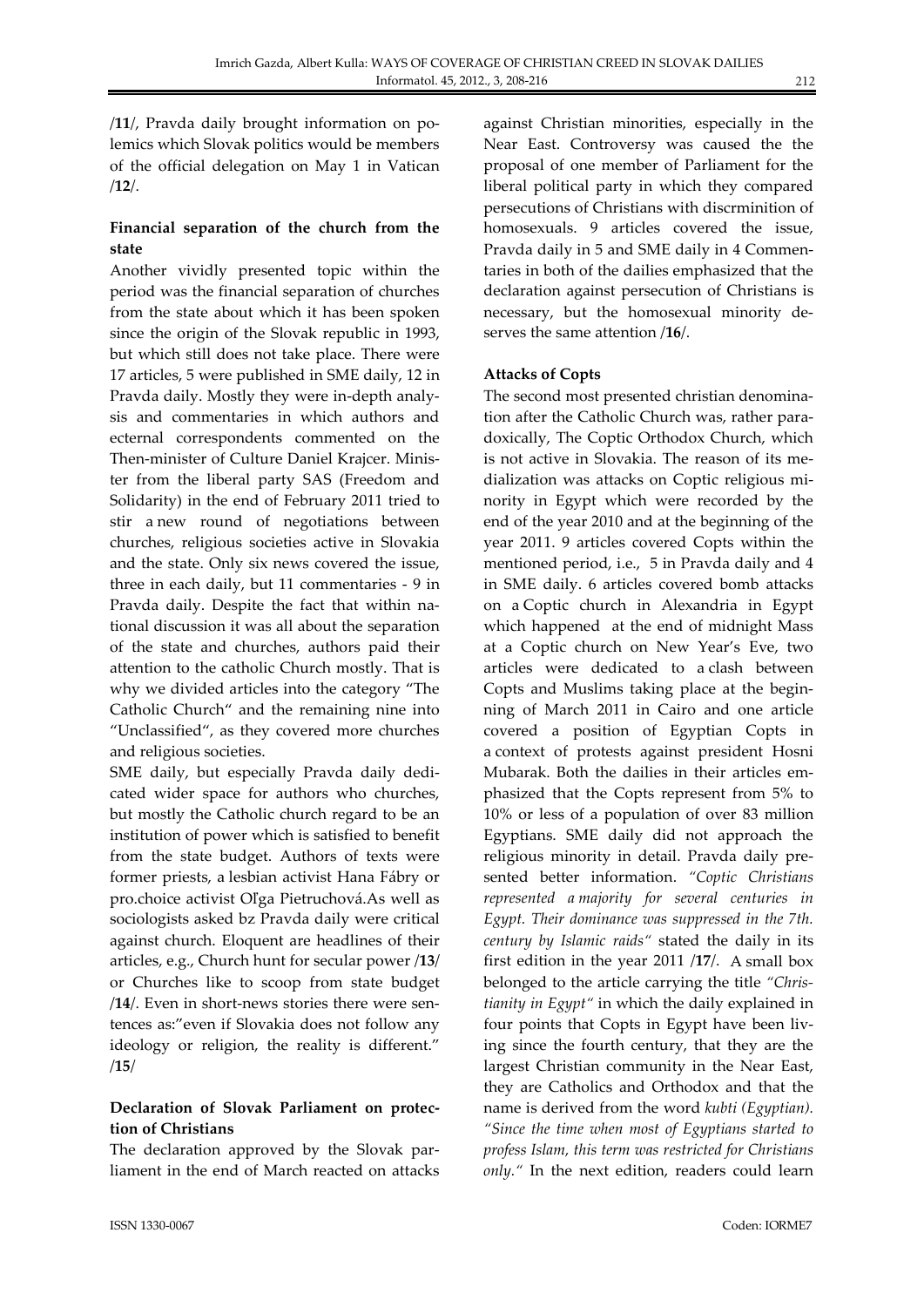even the fact that the head of the church was Pope Shenouda III of Alexandria (His death in March 2012 was also covered by media) and despite previous threats he decided to celebrate Christmass Mass. /**18**/ Despite the fact that victims of the attacks were copts, in dailies they carried an image of a rather conflicting minority. *"They tried to force an entrance to mosques to take revenge for the attacks,"* SME daily wrote. Moreover, it emphasized that tension between Egyptian Christians and Muslims still grows /**19**/. *"Analytics addressed by the weekly TIME say that the problem is also caused by the fact that Egyptian Muslims and Coptic Christians are radicalized, which enhances shadiness and hate."* Pravda daily published similar information: *"After an explosion police were forced to intervene by means of tear gas against Christians and Muslims who both had caused riots." /***20***/* However, on the other day it added that according to The Associated Press *"lately, attacks have hit Christians not only in Egypt or Iraq, but also Christians in Iran face persecutions and there is a threat over the community even in Yemen."/***21***/* Copts were described as an actively defending minority when media informed on new struggles with Muslims. Headlines of articles claimed Copts to be victims of violence, i.e., Christians attacked in Egypt (Pravda daily), Christians killed in central Egypt (SME daily), but in articles themselves there are lines depicting scenes as *"fight lasting for several hours between Christians and Muslims" /***22***/* or manifestation of about two thousand Christians that turned out to be *"a struggle between Muslims during which both sides threw stones and shot at each other."/***23** *'*The photograph portraiting members of the both religions together protesting against violence has an important impact within the context of describing rivalry between Christians and Muslims. It was published by SME daily, and there is a comment below the photograph: *"Egyptian Muslims and Christians protested against attacks with Koran and a cross together."/***24***/* Dailies paid their attention also to the attacking side. Firstly, they brought information on a probable suicidal assassin, while they stressed a strategy and threat of the militant Islamist organization Al-Qaeda. Pravda daily informed also on disavowing attacks by Hamas, Hiyballah and Tehran. In contrast to Pravda daily, SME daily covered the

issue after a couple of days and it quoted the Egyptian Minister of Interior, according to whom the group of Army of Islam takes full responsibility and which is still in contact with Al-Qaeda. Two texts from the scope of these articles grab reader's attention. The first one is a short report, author of which is Matúš Krčmárik, a delegated editor of SME daily in Cairo. A Coptic university profesor speaks of freedom that Copts gained in Mubarak's regime. *"I did not get to know his name, not even the reason what they could lose as they frequently complain about intimidation and discrimination in Islamic Egypt. A man in casual clothes came up to us and the professor immediately became silent. Copts may have religious freedom, but, as the rest of Egyptians, they do not have some of basic human rights. Freedom of speech."/***25***/* The second article with the special headline 'Hitparade of Martyrs' covers not only attacks on Copts, but in a wider context also pursuit of Christians in the Near East. In author's opinion (Michal Havran, a protestant theologian) *"European media have accepted a game of apocalyptic fractions of Islam, the game of forming a hit parade of martyrs. And this game is overwhelmingly won by ours."/***26***/* A basic message of the article is that victims cannot be judged by religion, whether they are Muslims or Christians. "Until we find out that *every destroyed human life, regardless his or her religion, is a loss for the whole humanity,we will keep on making obscene hit parades of martyrs that we wail most likely when they die away at their homes, thousands of kilometres from our Christmas peace."*

#### **National Census**

Another national issue in the first half of 2011 was the national census in Slovakia. As one of the questions was related to confession, articles were dedicated to Slovak churches. The issue was covered in seven articles of the dailieswhilst SME daily had only one text, Pravda daily had three news articles and three commentaries. The three articles published by Pravda daily were primarily targeted at Pastoral letter of Catholic bishops in which they appeal to believers to declare their confession. "A sociologist Miroslav Tížik defines activities of churches as a demonstration of their power. Belivers would, in his opinion, declare their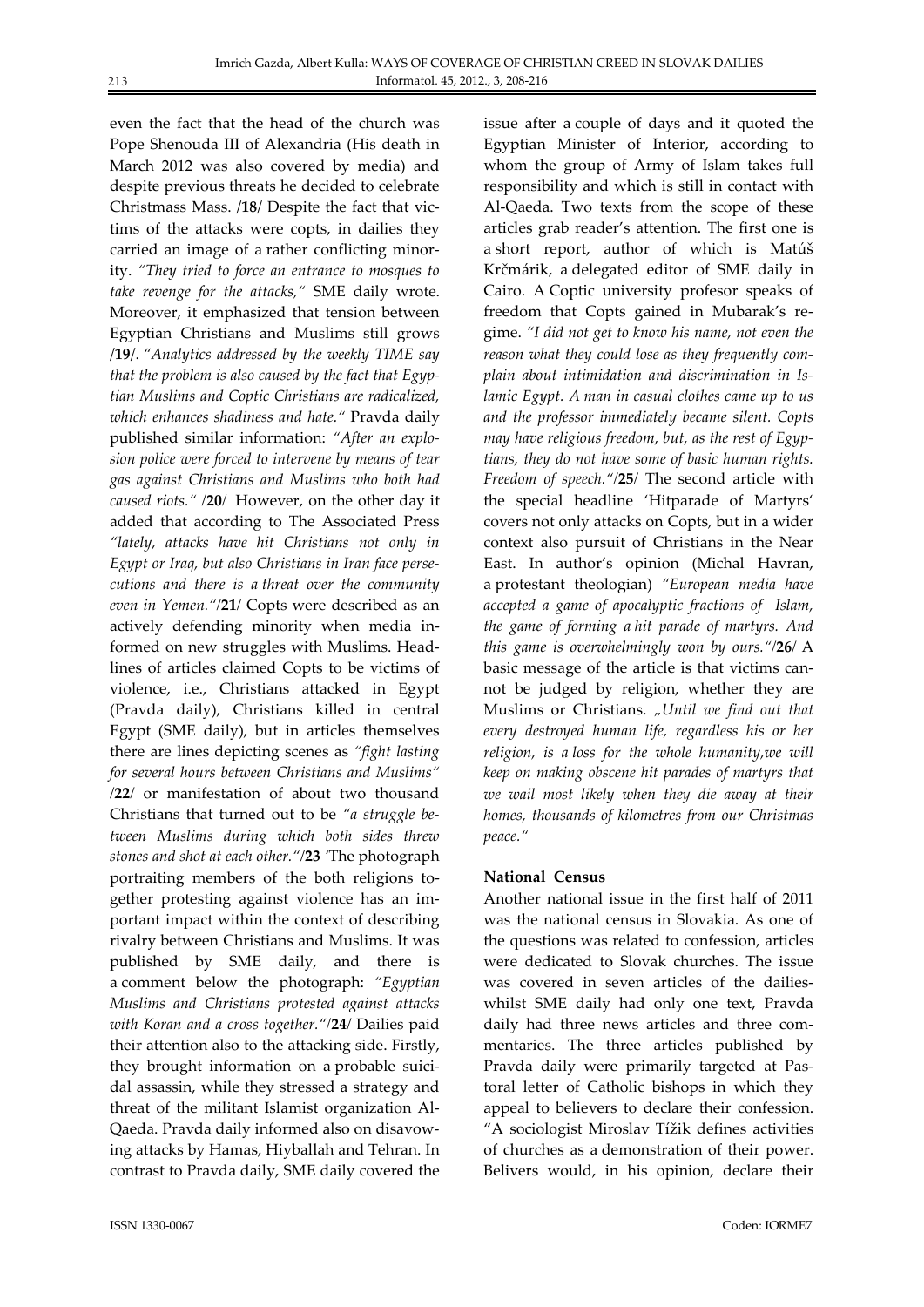confession at any rate, but via appeals the church shows its influence in society, "he stated in Pravda daily /**27**/. On the contrary, SME daily paid its attention to marketing activities of not only the Catholic, but also Evangelical church or Jewish religious communities. In its opinion pages the daily formed a space of the head of Slovak Statistic Office of Slovakia to explain validity of findings of confession /**28**/ together with two secular humanists who declare non religious world-view. In their texts they criticised that "for the Slovak republic, in practice, there are not any citizens without religious world-views /**29**/ and, in their opinion, the question of confession intrudes privacy of the citizen /**30**/.

#### **Sexual abuse of the youth**

In six articles dailies covered lately a vividly medialized issue, i.e., sex abuse of children and the youth by priests. Newspaper informed on new recorded cases, which took place on 1950s and 1960s /**31**/, about crisis of churches in the USA, Belgium and Austria /**32**/ or alleged barriers for investigation by Vatican /**33**/. SME daily covered the issue even in the section Culture where there was a review of the novel by Andrew O´Hagan *Be Near Me*, which was published in the Czech and in which the main character, the priest David Anderton, abuses a teenager /**34**/.

## **Pastoral letter of Bishop Tondra dedicated to bishop Ján Vojtaššák**

A widespread controversy at opinion pages of the both dailies was sparkled by the pastoral letter of the Diocesan bishop of Spiš František Tondra who wrote about his predecesor Ján Vojtaššák. The bishop who experienced hardships in communist jail and whose process of beatification has been running for a couple of years is blamed by some people for the lack of engagement in favour of saving Jews during the WWII. In Pravda daily the protestant theologian Michal Havran /**35**/ sharply criticised it and in SME daily it was the former Catholic priest of Spiš diocese Miroslav Kocúr /**36**/. Bishop Tondra /**37**/ reacted to Kocúr's text together with two Slovak historians frequently quoted by the both authors /**38**/.

## **Other Christian Churches**

Besides the Catholic and the Coptic Orthodox Church we recorded information about three other churches in the both dailies during the research period and, namely, The Evangelical Church (1 article), The Orthodox Church (1 article) and Reformed Christian Church (2 articles). The first two were covered by SME daily and the last one was covered by Pravda daily. Despite the fact that the the *Evangelical Church* of the Augsburg Confession is the second most numerous church in Slovakia (316. 250 believers, which means 5.9 % of the Slovak population), one article was dadicated to it during the three-month period. Its theme was a position of women priests within the church, as Slovaks commemorated the 60th anniversary of santification of Darina Bancíková. Author of the article which is in the whole page in the section Religion in Saturday supplement, Karol Sudor, followed utterances of three female priests who expressed their opinions of the fact *"whether they face prejudice of the type 'only men should preach'."/***39***/* Only one article covered an issue from the sphere of the Orthodox Church with 49.133 believers, which is 0,9 % of the Slovak population. The article did not cover Slovak, but Russian Orthodox Church. In a column *Mnísi v negližé (Monks in negligee)* published in SME daily its authoress Petra Procházková wrote about the Russian Orthodox Cultural and Spiritual Centre of Moscow Patriarchate /**40**/. The luxurious centre is, according to environmental activists, supposed to be built in the protected environment of the Krasnodarsk region and will serve as a relaxation centre of orthodox clergy. "*The palace for the patriarch is a proof that not only secular leaders long for primitive material pleasure,"* writes author and she finishes her article via the question: *"And what does God say abou that?"* Two articles in Pravda daily mentioned Reformed Christian Church with 98.797 believers which is 1,8 % of the Slovak population. Author of both of them is Štefan Rimaj and in both articles he pays his attention to sacral objects, i.e., it is the church belfry of the Renaissance church in the village Riečka in the first article. It has been gradually diverting, so it remembers the The Leaning Tower of Pisa /**41**/, in the second case author informs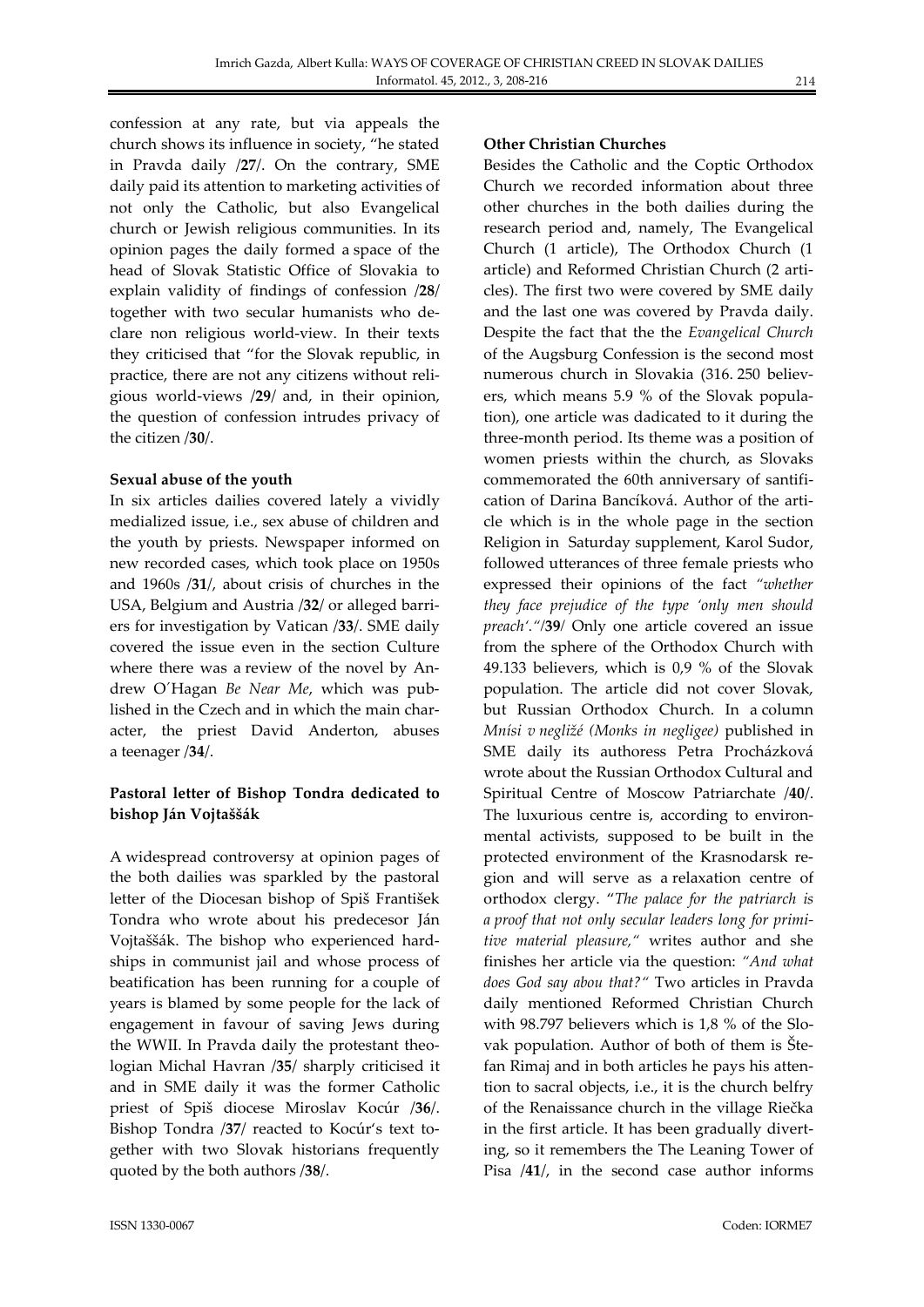about a deteriorating church from the 15th. century in the village Zacharovce /**42**/.

#### **Conclusion**

Professor Diego Contreras in his study *La Chiesa di carta. La stampa e gli interventi della gerarchia ecclesiastica /***43***/* defines five models of editorliaship which characterize how secular media inform about the church: militant laicist, pluralital laicist, libertarian, liberal-conservative and christian-liberal. The pluralital laicist is characterized as the one which there prevails efforts to form pluralital space securing presentation of various views, there absents ideologization typical of lacistic line, so there is space for negative and positibe views and it provides space for views of the Church. Based on our analysis we suppose that editorship of SME daily is mostly pluralital laicistic, while Pravda daily still more inclines to militant laicist of which it is typical the perception of the Church as an enemy for democratic and developing society. While SME daily provides articles of a Catholic bishop and religious topics are given a special section, Pravda daily prefers authors with critical or hostile attitude, while the daily claims its identification with the attitudes. In case of the both dailies we observe a strong interest in religious topics, especially those which describe the Slovak Catholic Church. Remaining religions and churches are given less space, which is understood as a challenge to improve their communication strategies. At the same time, if churches whish to gain better coverage, they should enter an open dialogue with journalists and to help them to orientate in for them frequently unknown world.

#### *Notes*

- /1/ BIANUCCI, Piero: *Te lo dico con parole tue. La scienza di scrivere per farsi capire.* Bologna : Zanichelli: 2008, p. 7, 10.
- /2/ FIALA, Petr: *Laboratoř sekularizace.* [The Laboratory of Secularisation]Brno : CDK, 2007, p. 57.
- /3/ Under the term of worldly or secular media we understand media that do not comprise in the environment of a church or religious society.
- /4/ Comp. CONTRERAS, D.: *La Iglesia en la prensa. Periodismo, retórica y pragmática.* Pamplona: Eunsa, 2004. ISBN 978-84-313-2232-8
- /5/ Statistical Office of the Slovak republic, final results of the 2011 Population and Housing Census**,** http://portal.statistics.sk/showdoc.do?docid=4382 9
- /6/ Doriana LEONARDO, *Benedetto, i media e la lectio di Ratisbona. Intervista a Luigi Accattoli,*  http://www.luigiaccattoli.it/blog/?page\_id=659 [published 3/2008, quot. 19.10.2011]
- /7 Michal Piško, *Príspevky pre cirkev stále rastú. Kňazov pribúda, náklady rastú,* [Contributions for the church still increase. Number of priests raises, expenses raise] SME, vol. 19, 2011, n. 69, pp. 1, 4.
- /8/ Jánovi Pavlovi II. pripísali zázrak,[Miracle for John Paul II] Pravda, vol. 21, 2011, n. 3, p. 14; Ján Pavol II. urobil zázrak, priznal Vatikán, SME, vol. 19, 2011, n. 3, p. 12.
- /9/ Jána Pavla II. blahorečia 1. mája, [John Paul II beatification on May 1]Pravda, vol. 21, 2011, n. 11, p. 44; Ján Pavol II. urobil zázrak, SME, vol. 19, 2011, n. 11, p. 8.
- /10/ Blahorečeniu chýba jediný podpis,[one signature missing for his beatification] Pravda, vol. 21, 2011, n. 9, p. 14.
- /11/ V Nitre chystajú sochu pápeža,[Statue of Pope in Nitra] SME, vol. 19, 2011, n. 24, p. 4
- /12/ Pôjde do Vatikánu Figeľ alebo Čič?,[Figel or Cic for Vatican?] Pravda, vol. 21, 2011, n. 67, p. 7; Figeľ pôjde do Vatikánu aj sám, Pravda, vol. 21, 2011, n. 69, p. 2.
- /13/ Hana Fábry, Cirkevná honba za svetskou mocou
- /14/ Vladimír Jancura, Cirkvám vyhovuje načierať hlbšie do štátnej kasy, [Churches like to scoop from state budget]Pravda, vol. 21, 2011, n. 53, p. 16-19
- /15/ Radovan Krčmárik, Vplyv cirkvi na Slovensku rastie najmä vďaka KDH, Pravda, vol. 21, 2011, n. 24, p. 6.
- /16/ Peter Javůrek, Čo im ide najlepšie, Pravda, vol. 21, 2011, n. 74, p. 44; Marián Leško, Rovnako ochranyhodné, SME, vol. 19, 2011, n. 74, p. 18.
- /17/ Boris Latta, V Alexandrii zabil výbuch pred kostolom 21 veriacich [21 believers died after explosion in front of church in Alexandria], Pravda, vol. 21, 2011, n. 1, p. 16.
- /18/ Egyptská polícia je v strehu, [Egyptian Police on the alert], Pravda, vol. 21, 2011, n. 2, p. 16.
- /19/ Jana Shemesh, Kresťania v Egypte sa po atentáte búria, [Christians in Egypt revolt], SME, vol. 19, 2011, n. 1, p. 13.
- /20/ Boris Latta, V Alexandrii zabil výbuch pred kostolom 21 veriacich, Pravda, vol. 21, 2011, n. 1, p. 16.
- /21/ Egyptská polícia je v strehu, [21 believers died after explosion in front of church in Alexandria], Pravda, vol. 21, 2011, n. 2, p. 16.